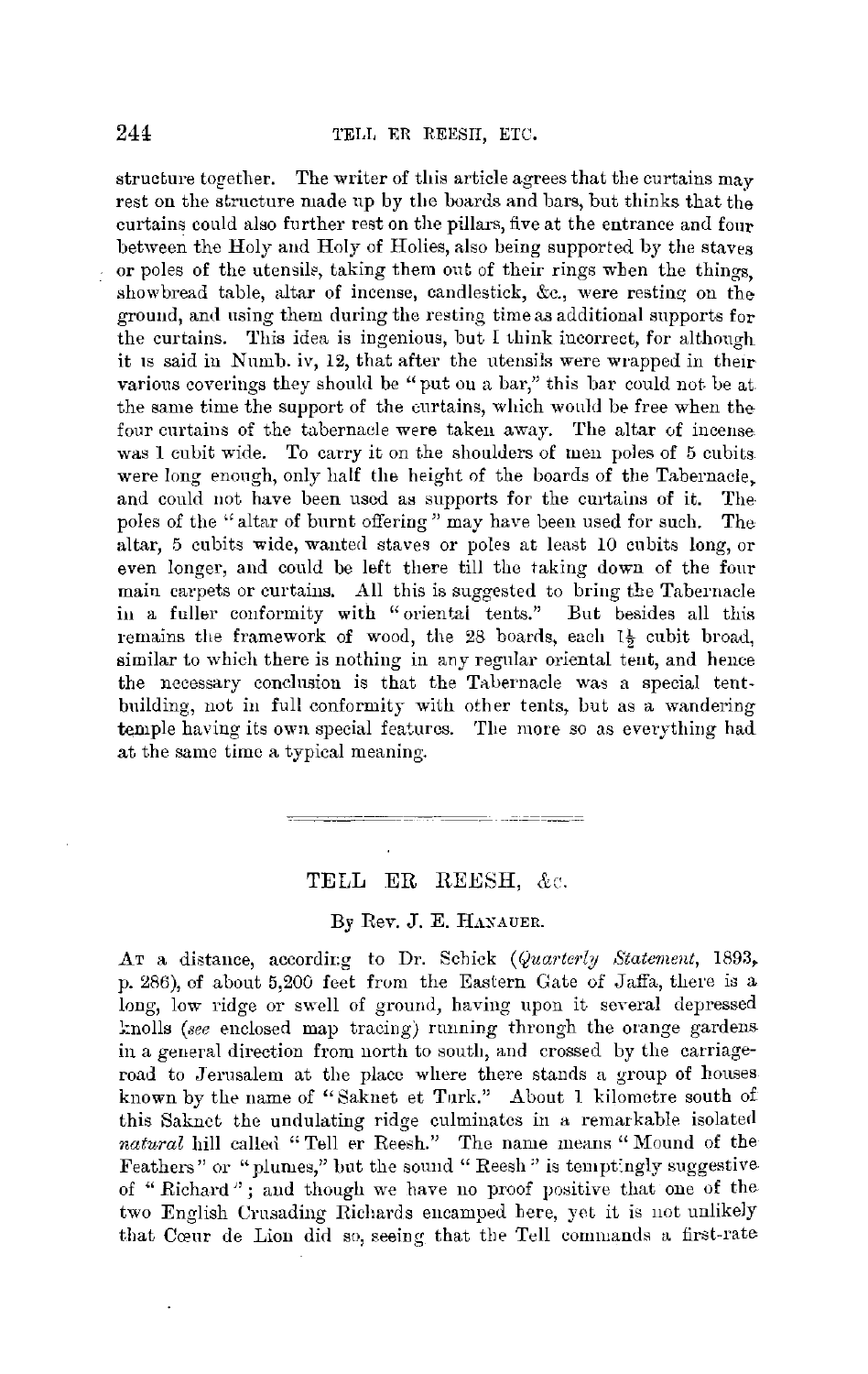

J. Akerman, Photo-lith. London.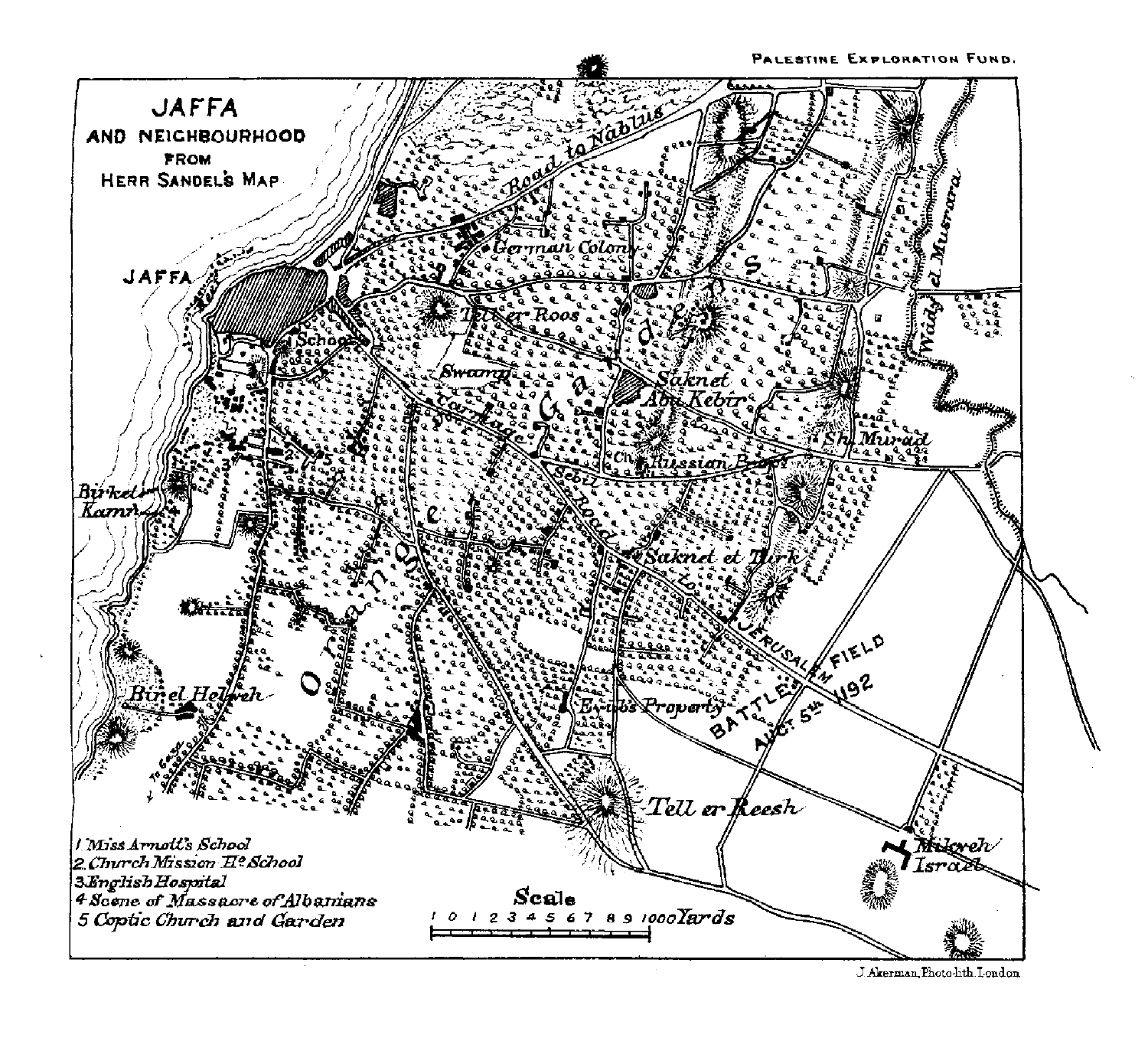view of the lower ground on either side of the ridge, and that from the foot of Tell er Reesh there stretches away the battlefield on which. though greatly outnumbered by the Saracens, he defeated Saladin on August 5th, 1192 *(see* V{ilken, "Geschichte der Krenzztige," IV, 552-561).

A little way north-west of the Tell is an orange garden, belonging to the family of the late Anton Eyub. I call attention to this garden because the tomb mentioned by Dr. Thomson (" Land and the Book," edition 1873, p. 520) as having been discovered by the late Mr. Arutin Murad, U.R. Consul, and supposed by him to have been the tomb of Dorcas or Tabitha, is here and still accessible. Mr. Murad, so Dr. Thomson tells us, gave it to the Armenian Convent at Jerusalem. It has now passed into other ownership, and the late Anton Eyub was so sure that it was the real tomb of Dorcas that by his express wishes he and his wife were laid to rest, when they died, in two of its kokim, which were thereupon walled up. At my request, Mr. J. Baldensperger, who is well acquainted with the Eyub family, very kindly undertook to enquire as to the reasons the late  $\Delta$ nton Eyûb had given for believing this tomb to be that of the saint, and the twofold answer I received is as follows :---

(1) "Up to the year 185G, about which time the Russians purchased the 'Bayaret el Markob' *(see Dr. Schick's article above-mentioned)*, there was no counter-claim whatever against that of the 'Murad-Eyub' tomb, but the Greeks and Armenians used every year to visit the place and hold Divine Service there on the day when the feast of Tabitha is celebrated." (This festival takes place in May, about the fourth Sunday after Easter.) "Since, however, the Russians acquired the property close to Saknet Abu Kebir and built the church on the summit of the knoll there, the pilgrimage has been diverted thitherwards."

Whether pilgrimage was made to the Murad-Eyub site before the discovery of the tomb is not clear.

(2) "Some time before the property came into the possession of Anton Eyûb, and whilst the tomb was used as a pig-stye by the person who was then owner, a stone-cutter, who had gone to get some tools that had been left in the quarry close by, saw a bright light shining in the tomb. He approached and looked in. The pigs were invisible, but in the sepulchre he beheld a woman wrapped in a shroud. He thereupon told the owner what he had seen, and the latter had the swine instantly removed from the plaee. The light aud the shrouded wonnn were also seen on auother occasion, and after the Eyub family had acquired the property. Therefore the tomb must have been that of Tabitha."

There is nothing remarkable about the sepulchre itself. It is an ancient Jewish tomb, like so many others that have of late years been found in he neighbourhood. A staircase at the bottom of a rock-cut tunnel, 4 metres long and 1.25 metres wide. leads down eastwards to a domeroofed rock-cut chamber 3 metres long, 3 wide, and 3 high. The sonthern and northern walls contain each two empty kokim 2 metres long and 0.90 metre wide. Distance between kokim 0.45 metre. The two kokim